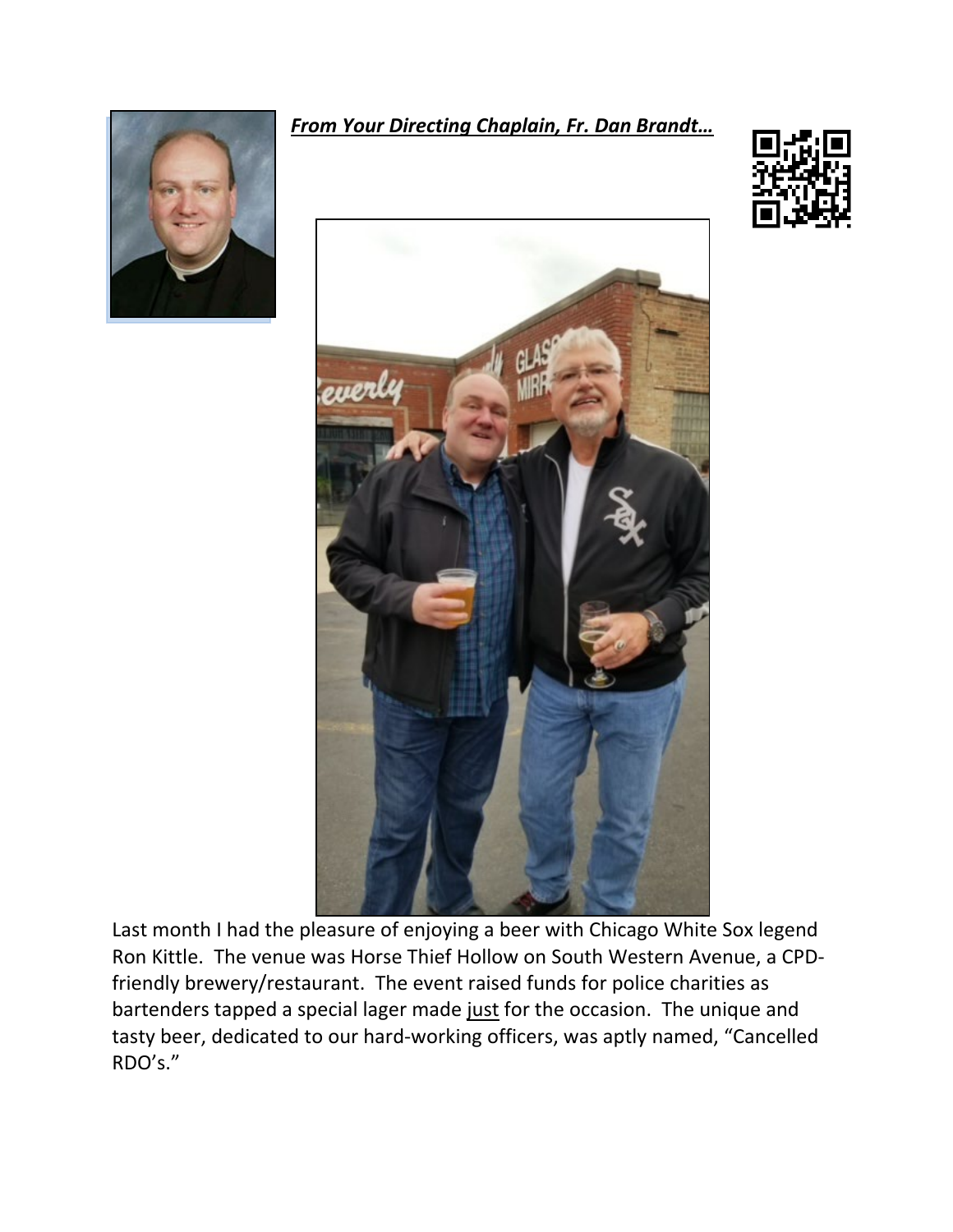As RDO's (or regular days off) are cancelled and extended days are required, morale among our members continues to decline. To combat this, I beg you as you go about your daily routine to remember: YOU ARE DOING GOD'S WORK, and our Creator smiles on you for it.

If the CPD Chaplains can ever be of ANY assistance/support to CPD members, retirees or families, please don't hesitate to call on us: Chaplain Bob Montelongo (773/459-5089), Chaplain Joe Jackson (312/771-6684), Chaplain Hysni Selenica (312/771-6692), Chaplain Kimberly Lewis-Davis (312/771-6638), Rabbi Moshe Wolf (773/463-4780), or me (773/550-2369). All of these numbers (also listed in your FOP directory under "Chaplains") are cell phones and receive text messages. You can also email us through the chaplains' website. Be assured of our nonjudgmental confidentiality.

The Department's Employee Assistance Program (EAP) professional counseling service is also a terrific (and confidential) resource on-call 24/7 at 312-743-0378. Please never hesitate to utilize their services.

A **CPD SPOUSES' RESOURCE GROUP** is also available. If your spouse would like to participate in this group, which meets periodically in a central location, please let me know and I'll put you in touch with the group's chairperson.

Our regular twice-monthly police Masses are offered at Mercy Home. In order to allow for social distancing, these Masses are celebrated in the indoor soccer field at Adams and Aberdeen. Mass is held the  $2^{nd}$  and  $4^{th}$  Sundays of each month at 11:00 a.m. and, for the sake of on-duty worshippers, is kept under 30 minutes.

We also celebrate a special **Fathers' Day Mass** at Gold Star Memorial and Park at 10:00 a.m. Sunday, 19 JUN. Being an outdoor venue, if the weather looks questionable, please call (773)550-2369 that morning to make sure the Mass is on. You are welcome to bring folding chairs or a blanket...and even a picnic lunch for after Mass.

This month Police Chaplains Ministry hosts our beloved **Gold Star Families** on their 25th annual luncheon cruise aboard the Spirit of Chicago. If you would like to help underwrite the cost of this outing, feel free to donate via our website or